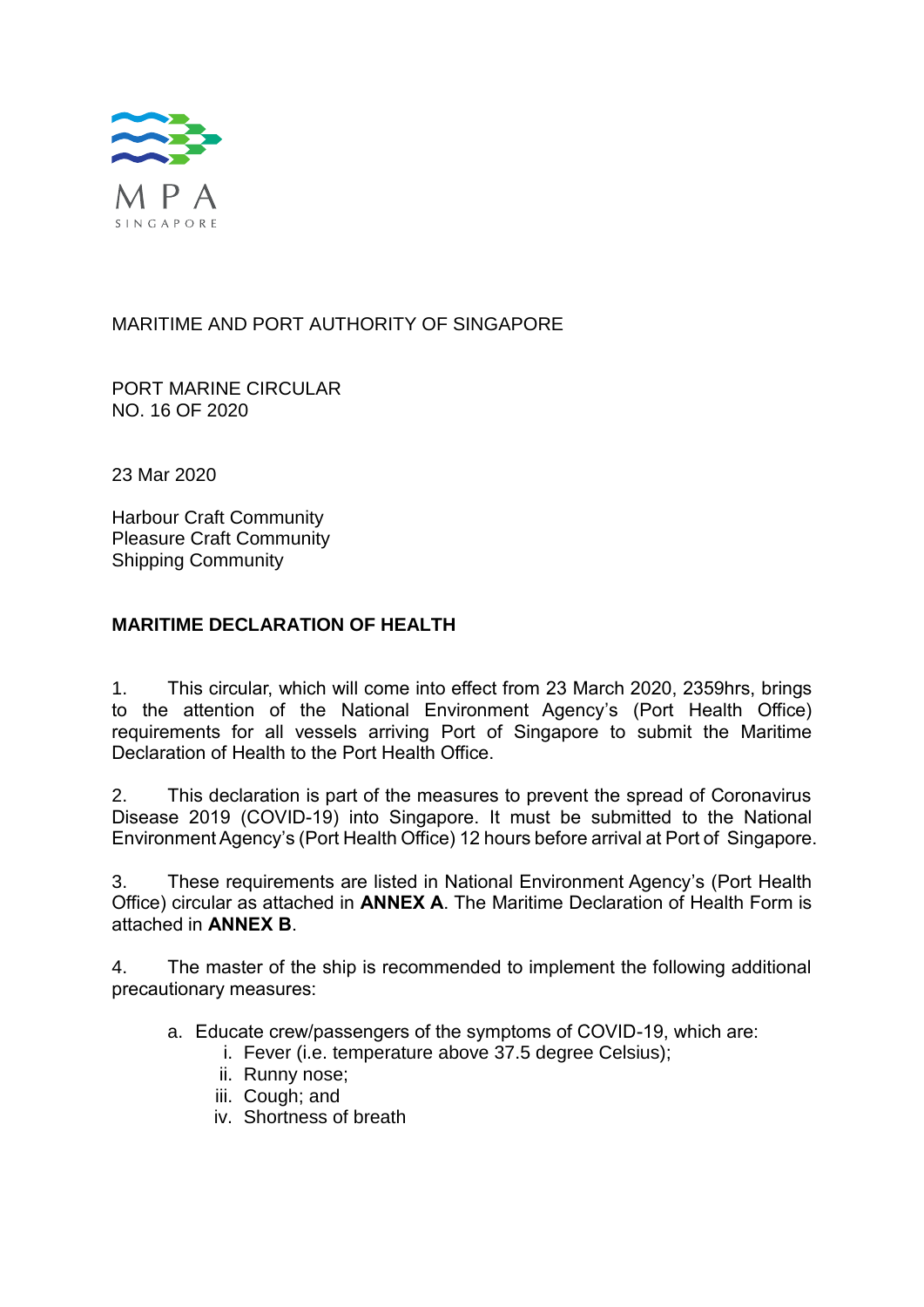- b. Carry out daily temperature checks for all crew/passengers at least twice daily;
- c. Isolate unwell crew/passengers when his/her temperature is above 37.5 degree Celsius. The unwell crew/passengers should also wear a mask; and
- d. Disinfect common areas and rooms in the vessel before arrival in Singapore. The disinfection may be conducted by the ship's crew en-route to Singapore. You can refer to the Interim Guidelines for Environmental Cleaning and Disinfection of Areas Exposed to Confirmed Case(s) of COVID-19 in Non-Healthcare Premises issued by NEA for guidance on the disinfection protocols, if needed. See **ANNEX C**.

5. Any queries relating to this circular should be directed to the Port Health Office at Tel: (65) 6222-2585.

6. The Port Marine Circular 14 of 2020 dated 20 Mar 2020 will be cancelled on 23 March 2020, 2359hrs.

CAPT KEVIN WONG PORT MASTER MARITIME AND PORT AUTHORITY OF SINGAPORE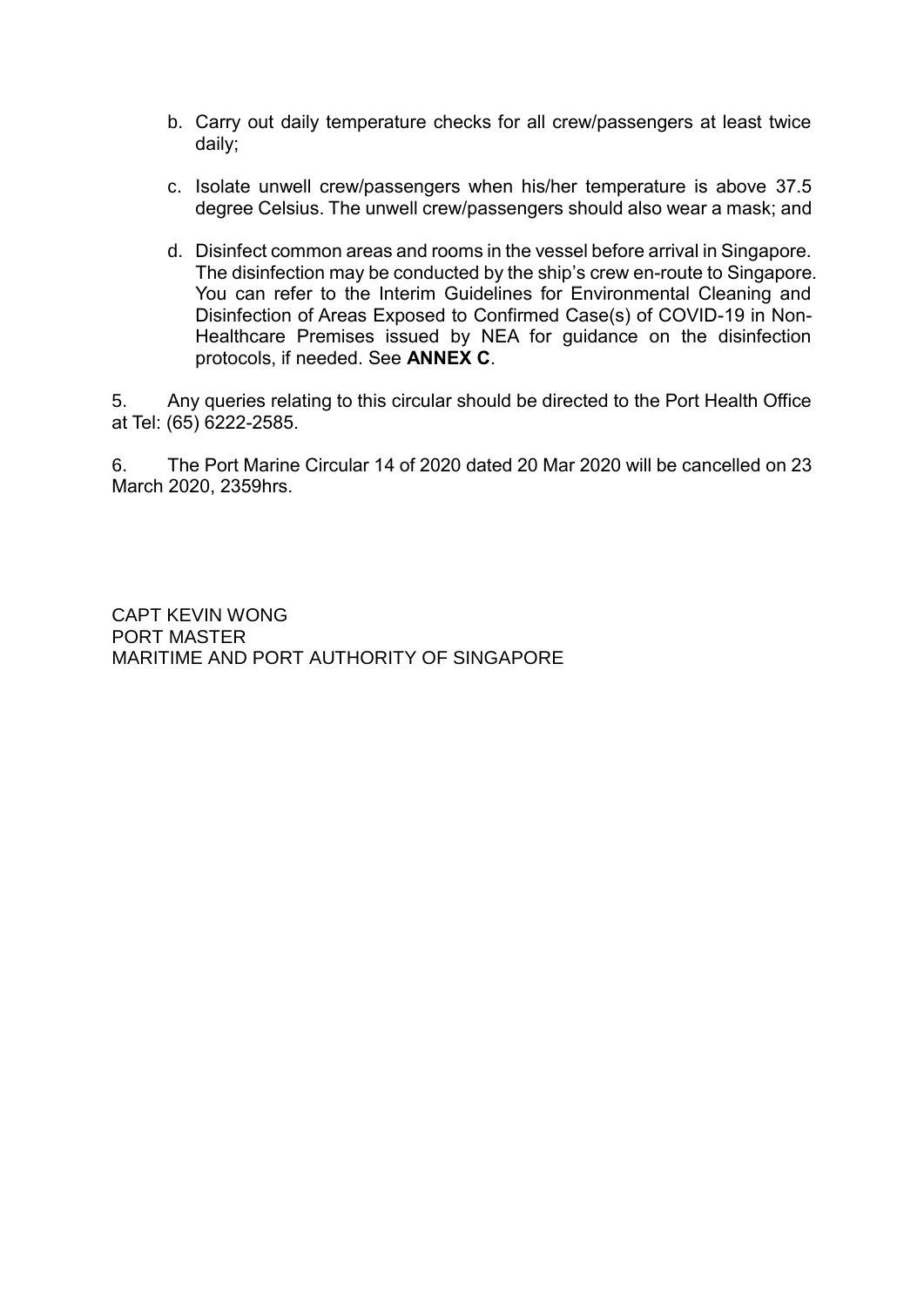**ANNEX A**



Central Regional Office 4545 Jalan Bukit Merah Singapore 159466 www.nea.gov.sg

23 March 2020

Shipping Community,

# **COMPULSORY MARITIME HEALTH DECLARATION BY VESSELS**

1. In view of the COVID-19 situation, Port Health Unit/ NEA will be implementing additional measures to guard against the virus in Singapore.

2. As part of the measures to prevent the spread of the COVID-19 virus, all arriving vessels are required to submit the following documents to the Port Health Unit/ Central Regional Office 12 hours before arrival at Port of Singapore:

- a) The Maritime Declaration of Health Form;
- b) Crew list / Passenger list;
- c) Current copy of Ship Sanitation Certificates; and
- d) Last 10 ports of call list
- e) List of all passengers & crew members with temperature above 37.5 degree Celsius

The stated documents must be submitted regardless whether there are any sick passengers or crew on board.

3. The master of the ship is to conduct temperature checks for all passengers and crew members no earlier than 2 hours before arrival and provide the list of passengers/ crew members with temperature measured above 37.5 degree Celsius to Port Health Office, National Environment Agency.

4. The Maritime Declaration of Health Form and other documents should be submitted to the Port Health Unit/ Central Regional Office and Maritime and Port Authority of Singapore via:

- a) Fax: 62228543
- b) Email: Port Health CRO@nea.gov.sg
- c) Email: isps@mpa.gov.sg

5. In view of the escalated novel coronavirus (COVID-19) situation, Port Health officers are unable to carry out ship inspections for the issuance of Ship Sanitation Certificate (SSC). Port Health will cease processing of applications for SSC all arriving vessels with effect from 23 Mar 2020, 2359hrs until further notice.

6. Should you have further queries, please contact Port Health Unit at Tel: (65) 6222-2585 or email (Port Health CRO@nea.gov.sg).

Yours faithfully,

.

NASIR MAIDEEN DY HEAD CENTRAL REGIONAL OFFICE NATIONAL ENVIRONMENT AGENCY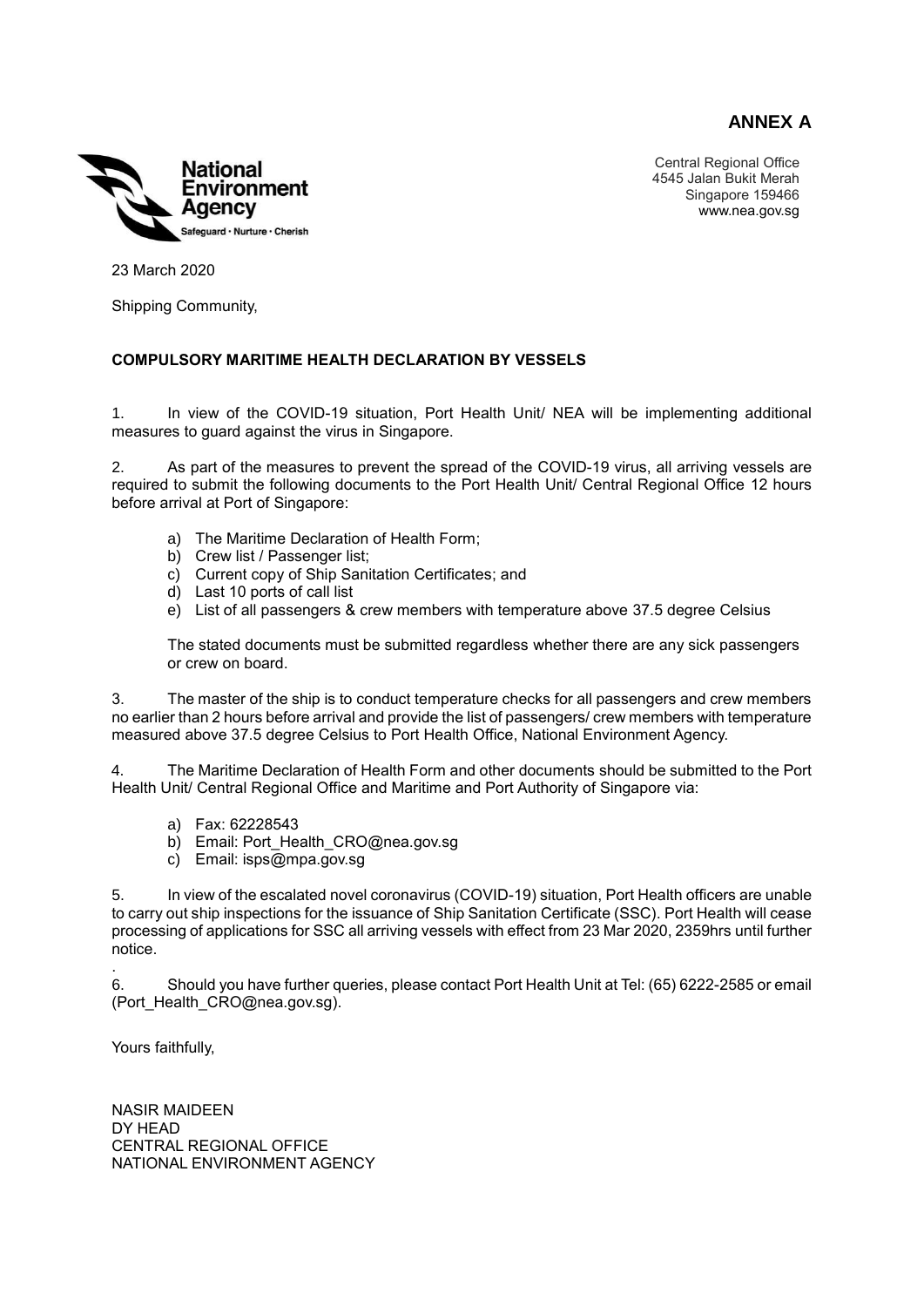The MDH must be completed and submitted a maximum of 12 hours before arrival, with an update, if the health status of any one on board changes

# **MARITIME DECLARATION OF HEALTH**

| To be completed and submitted to the competent authorities by the masters of ships arriving from foreign ports.                                                                                 |                                                                                                                                                                                                                                                                                                                                                                                                                                                                                                                                                                             |  |  |  |  |  |
|-------------------------------------------------------------------------------------------------------------------------------------------------------------------------------------------------|-----------------------------------------------------------------------------------------------------------------------------------------------------------------------------------------------------------------------------------------------------------------------------------------------------------------------------------------------------------------------------------------------------------------------------------------------------------------------------------------------------------------------------------------------------------------------------|--|--|--|--|--|
|                                                                                                                                                                                                 |                                                                                                                                                                                                                                                                                                                                                                                                                                                                                                                                                                             |  |  |  |  |  |
|                                                                                                                                                                                                 |                                                                                                                                                                                                                                                                                                                                                                                                                                                                                                                                                                             |  |  |  |  |  |
|                                                                                                                                                                                                 |                                                                                                                                                                                                                                                                                                                                                                                                                                                                                                                                                                             |  |  |  |  |  |
|                                                                                                                                                                                                 |                                                                                                                                                                                                                                                                                                                                                                                                                                                                                                                                                                             |  |  |  |  |  |
|                                                                                                                                                                                                 | Gross tonnage (ship)                                                                                                                                                                                                                                                                                                                                                                                                                                                                                                                                                        |  |  |  |  |  |
|                                                                                                                                                                                                 | Tonnage (inland navigation vessel)                                                                                                                                                                                                                                                                                                                                                                                                                                                                                                                                          |  |  |  |  |  |
|                                                                                                                                                                                                 | Valid Sanitation Control Exemption/Control Certificate carried on board? Yes  No  Issued at  date                                                                                                                                                                                                                                                                                                                                                                                                                                                                           |  |  |  |  |  |
|                                                                                                                                                                                                 | Re-inspection required? Yes  No                                                                                                                                                                                                                                                                                                                                                                                                                                                                                                                                             |  |  |  |  |  |
|                                                                                                                                                                                                 | Has ship/vessel visited an affected area identified by the World Health Organization? Yes  No                                                                                                                                                                                                                                                                                                                                                                                                                                                                               |  |  |  |  |  |
|                                                                                                                                                                                                 |                                                                                                                                                                                                                                                                                                                                                                                                                                                                                                                                                                             |  |  |  |  |  |
|                                                                                                                                                                                                 | List ports of call from commencement of voyage with dates of departure, or within past thirty days, whichever is shorter:                                                                                                                                                                                                                                                                                                                                                                                                                                                   |  |  |  |  |  |
|                                                                                                                                                                                                 |                                                                                                                                                                                                                                                                                                                                                                                                                                                                                                                                                                             |  |  |  |  |  |
|                                                                                                                                                                                                 | Upon request of the competent authority at the port of arrival, list crew members, passengers or other persons who have joined ship/vessel since international<br>voyage began or within past thirty days, whichever is shorter, including all ports/countries visited in this period (add additional names to the attached schedule)                                                                                                                                                                                                                                       |  |  |  |  |  |
|                                                                                                                                                                                                 | Number of crew members on board                                                                                                                                                                                                                                                                                                                                                                                                                                                                                                                                             |  |  |  |  |  |
|                                                                                                                                                                                                 | Number of passengers on board                                                                                                                                                                                                                                                                                                                                                                                                                                                                                                                                               |  |  |  |  |  |
| (1)                                                                                                                                                                                             | <b>Health questions</b><br>Has any person died on board during the voyage otherwise than as a result of accident? Yes  No<br>If yes, state particulars in attached schedule. Total no. of deaths                                                                                                                                                                                                                                                                                                                                                                            |  |  |  |  |  |
| (2)                                                                                                                                                                                             | Is there on board or has there been during the international voyage any case of disease which you suspect to be of an infectious nature?<br>Yes No If yes, state particulars in attached schedule.                                                                                                                                                                                                                                                                                                                                                                          |  |  |  |  |  |
| (3)                                                                                                                                                                                             | Has the total number of ill passengers during the voyage been greater than normal/expected? Yes  No  How many ill<br>persons?                                                                                                                                                                                                                                                                                                                                                                                                                                               |  |  |  |  |  |
| (4)                                                                                                                                                                                             | Is there any ill person on board now? Yes  No  If yes, state particulars in attached schedule.                                                                                                                                                                                                                                                                                                                                                                                                                                                                              |  |  |  |  |  |
| (5)                                                                                                                                                                                             | Was a medical practitioner consulted? Yes  No  If yes, state particulars of medical treatment or advice provided in attached schedule.                                                                                                                                                                                                                                                                                                                                                                                                                                      |  |  |  |  |  |
| (6)                                                                                                                                                                                             | Are you aware of any condition on board which may lead to infection or spread of disease? Yes  No<br>If yes, state particulars in attached schedule.                                                                                                                                                                                                                                                                                                                                                                                                                        |  |  |  |  |  |
| (7)                                                                                                                                                                                             | Has any sanitary measure (e.g. quarantine, isolation, disinfection or decontamination) been applied on board? Yes  No                                                                                                                                                                                                                                                                                                                                                                                                                                                       |  |  |  |  |  |
| (8)                                                                                                                                                                                             |                                                                                                                                                                                                                                                                                                                                                                                                                                                                                                                                                                             |  |  |  |  |  |
| Is there a sick animal or pet on board? Yes  No<br>(9)                                                                                                                                          |                                                                                                                                                                                                                                                                                                                                                                                                                                                                                                                                                                             |  |  |  |  |  |
| nature:                                                                                                                                                                                         | Note: In the absence of a surgeon, the master should regard the following symptoms as grounds for suspecting the existence of a disease of an infectious<br>(a) fever, persisting for several days or accompanied by (i) prostration; (ii) decreased consciousness; (iii) glandular swelling; (iv) jaundice; (v)<br>cough or shortness of breath; (vi) unusual bleeding; or (vii) paralysis.<br>with or without fever: (i) any acute skin rash or eruption; (ii) severe vomiting (other than sea sickness); (iii) severe diarrhea; or (iv) recurrent<br>(b)<br>convulsions. |  |  |  |  |  |
| I hereby declare that the particulars and answers to the questions given in this Declaration of Health (including the schedule) are true and correct to the best of my<br>knowledge and belief. |                                                                                                                                                                                                                                                                                                                                                                                                                                                                                                                                                                             |  |  |  |  |  |
|                                                                                                                                                                                                 | Date<br>Master                                                                                                                                                                                                                                                                                                                                                                                                                                                                                                                                                              |  |  |  |  |  |

Countersigned ………………………………………. Ship's Surgeon (if carried)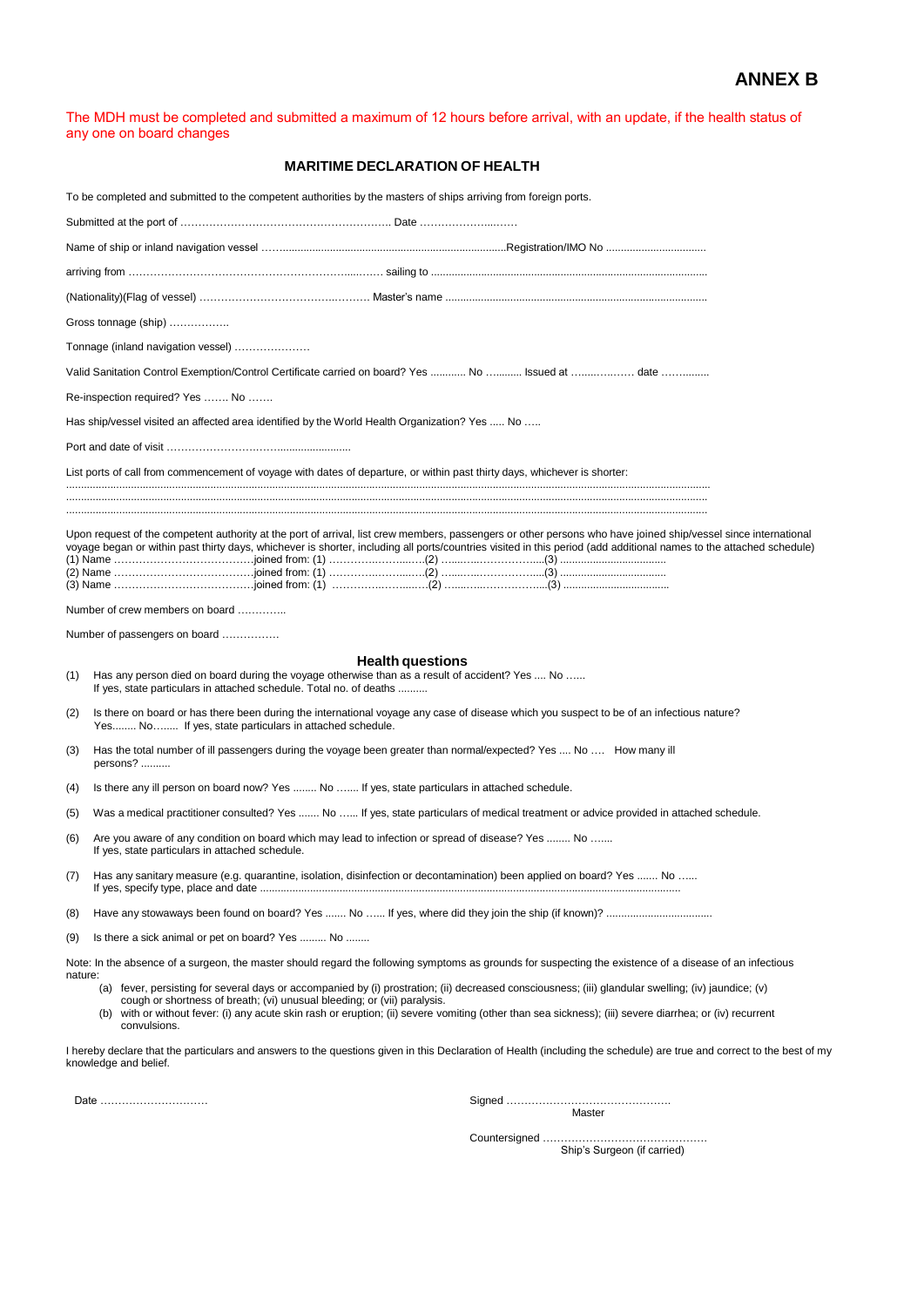# **ATTACHMENT TO MODEL OF MARITIME DECLARATION OF HEALTH**

| <b>Name</b> | <b>Class or</b><br>rating | Age | Sex | <b>Nationality</b> | Port and date<br>joined<br>ship/vessel | Nature of illness Date of onset of | symptoms | Reported to a<br>port medical<br>officer? | Disposal of case* | Drugs<br>medicines or<br>other<br>treatment | <b>Comments</b> |
|-------------|---------------------------|-----|-----|--------------------|----------------------------------------|------------------------------------|----------|-------------------------------------------|-------------------|---------------------------------------------|-----------------|
|             |                           |     |     |                    |                                        |                                    |          |                                           |                   |                                             |                 |
|             |                           |     |     |                    |                                        |                                    |          |                                           |                   |                                             |                 |
|             |                           |     |     |                    |                                        |                                    |          |                                           |                   |                                             |                 |
|             |                           |     |     |                    |                                        |                                    |          |                                           |                   |                                             |                 |
|             |                           |     |     |                    |                                        |                                    |          |                                           |                   |                                             |                 |
|             |                           |     |     |                    |                                        |                                    |          |                                           |                   |                                             |                 |
|             |                           |     |     |                    |                                        |                                    |          |                                           |                   |                                             |                 |

*State:*

*1) Whether the person recovered, is still ill or died; and*

2) Whether the person is still on board, was evacuated (including the name of the port or airport), or was buried at sea.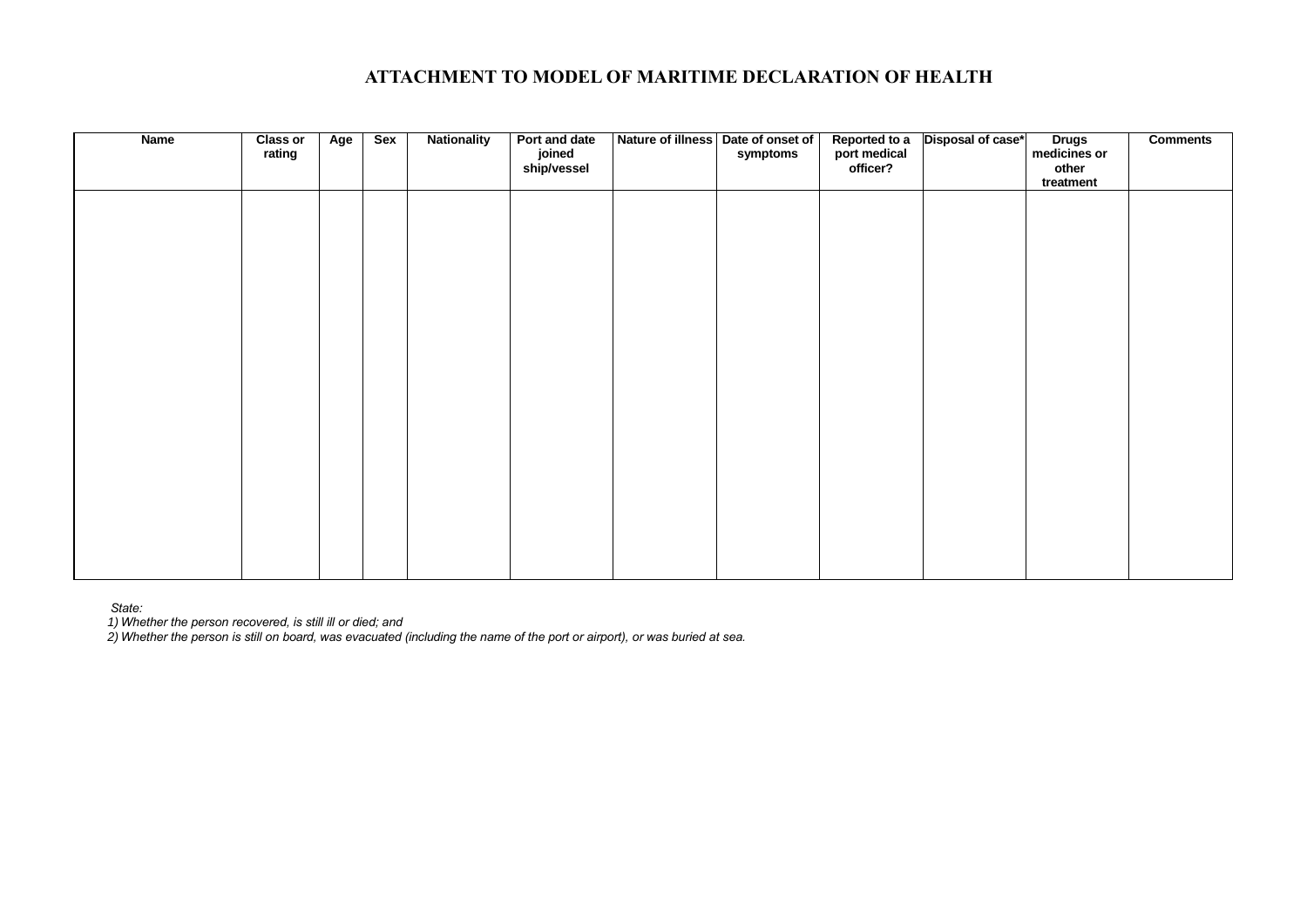# **List of Passengers/ Crew Members with Temperature above 37.5<sup>o</sup>C**

| S/No. | <b>Name</b> | <b>Nationality</b> | Temperature | Remarks |
|-------|-------------|--------------------|-------------|---------|
|       |             |                    |             |         |
|       |             |                    |             |         |
|       |             |                    |             |         |
|       |             |                    |             |         |
|       |             |                    |             |         |
|       |             |                    |             |         |
|       |             |                    |             |         |
|       |             |                    |             |         |
|       |             |                    |             |         |
|       |             |                    |             |         |
|       |             |                    |             |         |
|       |             |                    |             |         |
|       |             |                    |             |         |
|       |             |                    |             |         |
|       |             |                    |             |         |
|       |             |                    |             |         |
|       |             |                    |             |         |
|       |             |                    |             |         |
|       |             |                    |             |         |
|       |             |                    |             |         |
|       |             |                    |             |         |
|       |             |                    |             |         |
|       |             |                    |             |         |
|       |             |                    |             |         |
|       |             |                    |             |         |
|       |             |                    |             |         |
|       |             |                    |             |         |
|       |             |                    |             |         |
|       |             |                    |             |         |
|       |             |                    |             |         |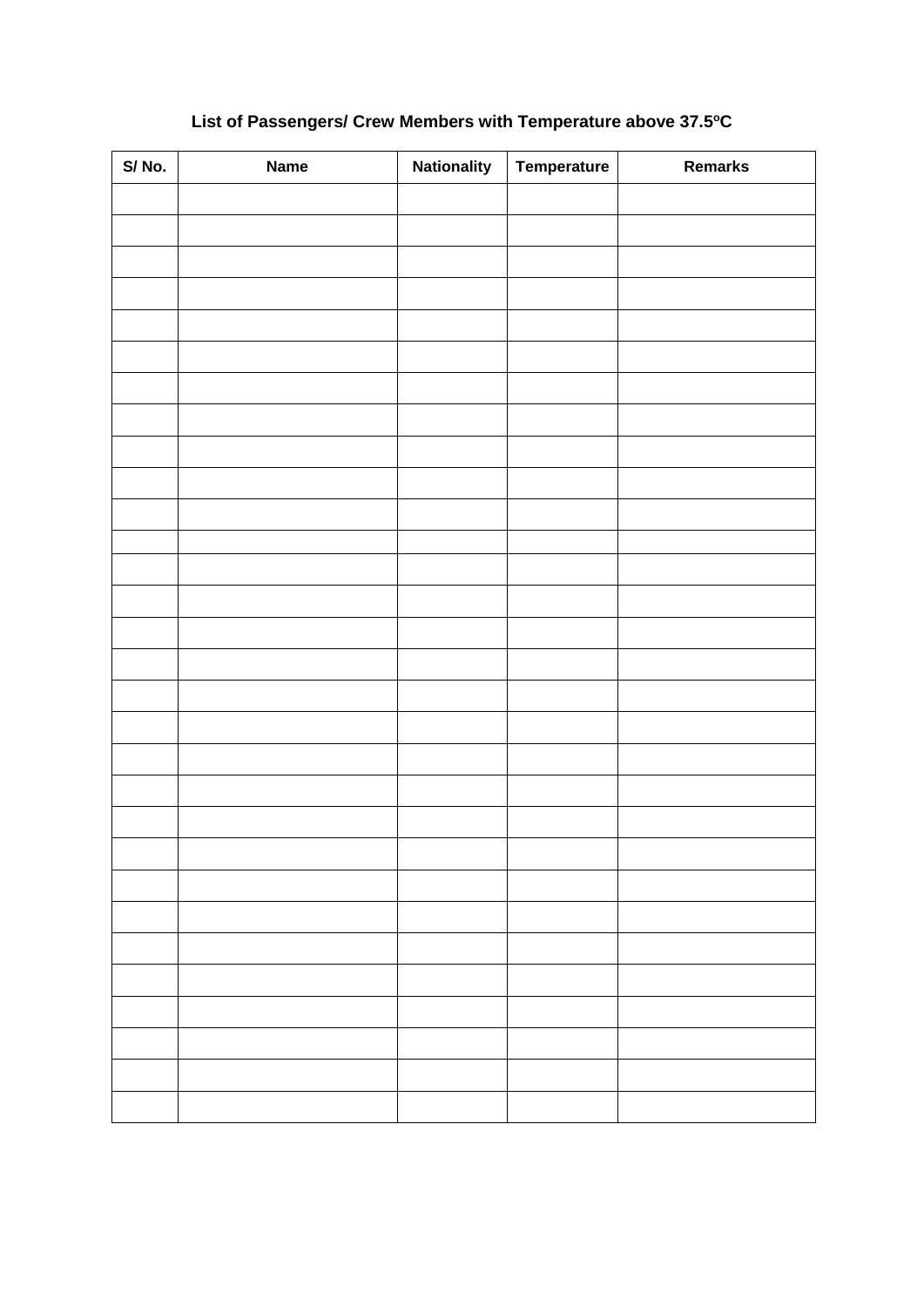# **Interim Guidelines for Environmental Cleaning and Disinfection of Areas Exposed to Confirmed Case(s) of COVID-19 in Non-Healthcare Premises**

This document provides guidance by the Ministry of Health (MOH) and the National Environment Agency (NEA), of Singapore, to assist owners or operators of non-healthcare premises to carry out environmental cleaning, for areas exposed to confirmed case(s) of Coronavirus Diseases (COVID-19) in non-healthcare premises.

#### **This will apply to premises where a confirmed case has resided or has been present for a substantial period of time.**

For areas with only transient exposure to confirmed cases, please refer to the "Interim Guidelines for Environmental Cleaning and Disinfection of Areas with Transient Exposure to Confirmed Case(s) of COVID-19".

This is an interim guidance, as transmission dynamics for the COVID-19 are yet to be fully determined. This document has been adapted from guidance documents from the Ministry of Health (MOH)<sup>1</sup>, Singapore and the World Health Organisation (WHO)<sup>2</sup>.

## **A. Cleaning agents and disinfectants**

1

- 1. As the virus can survive on surfaces of different materials for at least 2 to 3 days, surfaces potentially contaminated with novel coronavirus should be sanitised.
- 2. An appropriate disinfectant with indication of effectiveness against coronaviruses can be used. Disinfectants should be prepared and applied in accordance with the manufacturer's recommendation. Ensure that appropriate contact time is given before removing any disinfected materials. Please refer to the "Interim List of Household Products and Active Ingredients for Disinfection of COVID-19 Virus" for a list of disinfectants that can be used.
- 3. Bleach can be used as a disinfectant for cleaning and disinfection (dilute 1 part bleach in 49 parts water, 1000 ppm or according to manufacturer's instructions). Bleach solutions should be prepared fresh. Leaving the bleach solution for a contact time of at least 10 minutes is recommended.
- 4. Alcohol can be used to wipe down surfaces where the use of bleach is not suitable, e.g. metal.

# **B. Protective Personal Equipment (PPE) to wear while carrying out cleaning and disinfection works**

- 1. Wear disposable gloves, disposable long-sleeved gowns, eye goggles or a face shield, and an N95 mask.
- 2. Avoid touching the nose and mouth (goggles may help as they will prevent hands from touching eyes).
- 3. Gloves should be removed and discarded if they become soiled or damaged, and a new pair worn.
- 4. All other disposable PPE should be removed and discarded after cleaning activities are completed. Eye goggles, if used, should be disinfected after each use, according to the manufacturer's instructions.

<sup>1</sup> Ministry of Health, Singapore. (2014). MOH Pandemic Readiness and Response Plan for Influenza and other Acute Respiratory Diseases

<sup>2</sup> World Health Organization. (2019). Infection Prevention and Control during Health Care when Novel Coronavirus (nCoV) Infection is Suspected. WH0/2019-nCoV/IPC/v2020.1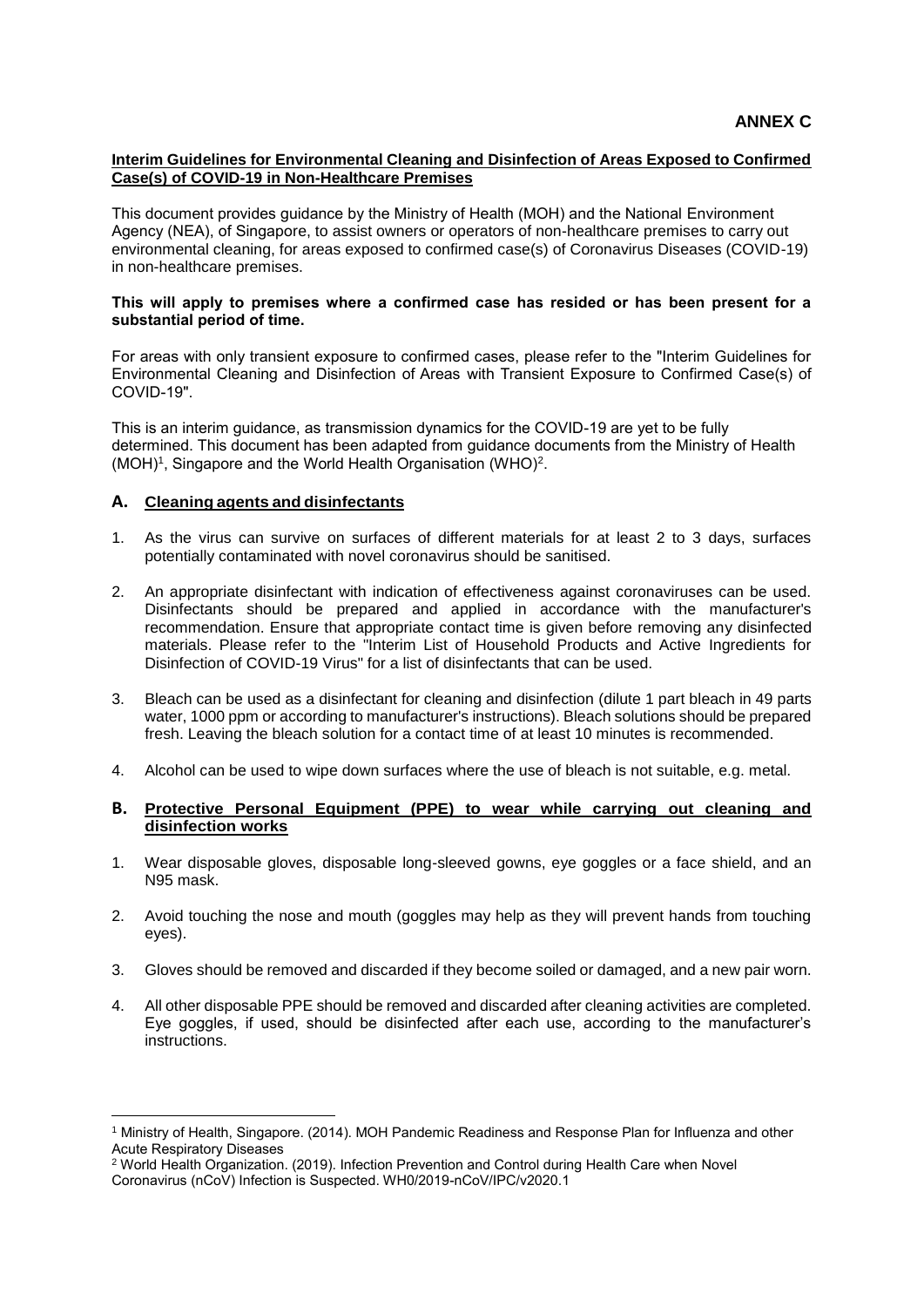- 5. When in doubt, refer to guidance documents for the proper donning and doffing of PPE<sup>3</sup>.
- 6. Hands should be washed with soap and water immediately after each piece of PPE is removed, following completion of cleaning.

*N.B.: Masks are effective if worn according to instructions and properly fitted. Masks should be discarded and changed if it becomes physically damaged.*

#### **C. Cleaning guidelines for areas exposed to confirmed case(s) of COVID-19 in nonhealthcare premises**

- 1. Where possible, seal off areas where the confirmed case has visited, before carrying out cleaning and disinfection of the contaminated environmental surfaces. This is to prevent unsuspecting persons from being exposed to those surfaces.
- 2. When cleaning areas where a confirmed case has been, cleaning crews should be attired in suitable PPE (see Section B above). Gloves should be removed and discarded if they become soiled or damaged, and a new pair worn. All other disposable PPE should be removed and discarded, after cleaning activities are completed. Goggles, if used, should be disinfected after each use, according to manufacturer's instructions. Hands should be washed with soap and water immediately after the PPE is removed.
- 3. Keep cleaning equipment to a minimum.

<u>.</u>

- 4. Keep windows open for ventilation, where workers are using disinfectants.
- 5. Mop floor with disinfectant or the prepared bleach solution.
- 6. Wipe all frequently touched areas (e.g. lift buttons, hand rails, doorknobs, arm rests, seat backs, tables, air/ light controls, keyboards, switches, etc.) and toilet surfaces with chemical disinfectants (use according to manufacturer's instructions) and allow to air dry. Bleach solution (dilute 1 part bleach in 49 parts water, 1000 ppm or according to manufacturer's instructions) can be used. Alcohol (e.g. isopropyl 70% or ethyl alcohol 70%) can be used for surfaces, where the use of bleach is not suitable.
- 7. Clean toilets, including the toilet bowl and accessible surfaces in the toilet with disinfectant or bleach solution.
- 8. Wipe down all accessible surfaces of walls as well as blinds with disinfectant or bleach solution.
- 9. Remove curtains/ fabrics/ quilts for washing, preferably using the hot water cycle. For hot-water laundry cycles, wash with detergent or disinfectant in water at 70ºC for at least 25 minutes. If lowtemperature (i.e. less than 70ºC) laundry cycles are used, choose a chemical that is suitable for low-temperature washing when used at the proper concentration.
- 10. Arrange for a cleaning contractor to properly disinfect the mattresses, pillows, cushions or carpets that have been used by the person who has been confirmed to have the COVID-19.
- 11. Repeat mopping the floor with the prepared disinfectant or bleach solution.
- 12. Discard cleaning equipment made of cloths and absorbent materials, e.g. mop head and wiping cloths, into biohazard bags after cleaning and disinfecting each area. Wear a new pair of gloves and fasten the double-bagged biohazard bag with a cable tie.
- 13. Disinfect non-porous cleaning equipment used in one room, before using for other rooms. If possible, keep the disinfecting equipment separated from other routine equipment.

<sup>3</sup> World Health Organization. (2008). How to Put On and Take Off Personal Protective Equipment. Retrieved from World Health Organisation website: https://www.who.int/csr/resources/publications/PPE EN\_ Alsl.pdf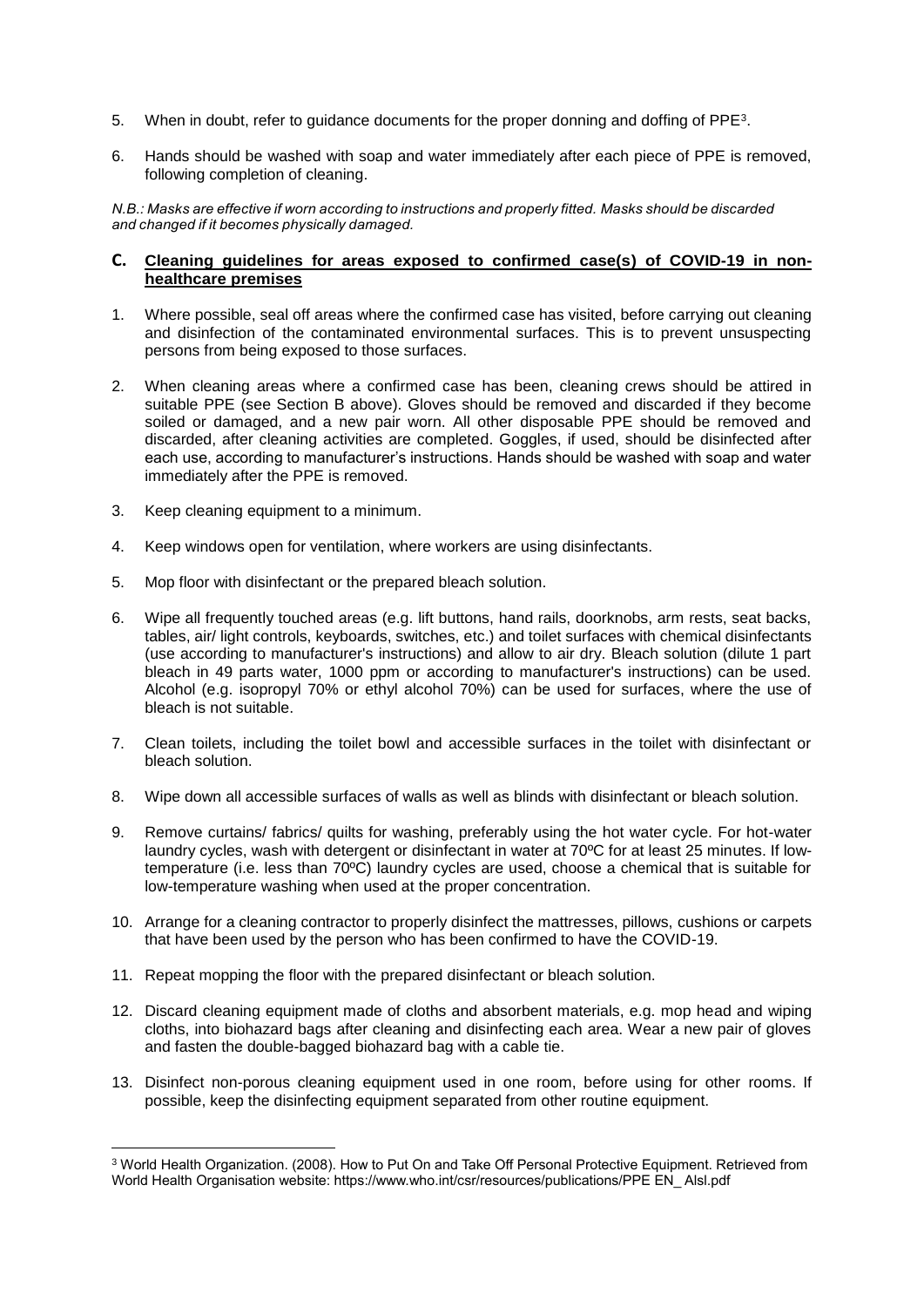- 14. Disinfect buckets by soaking in disinfectant or bleach solution, or rinse in hot water before filling.
- 15. Discard equipment made of cloths/ absorbent materials (e.g. mop head and wiping cloths) after cleaning each area, to prevent cross contamination.
- 16. Disinfectant or bleach solution should be applied to surfaces using a damp cloth. They should not be applied to surfaces using a spray pack, as coverage is uncertain, and spraying may promote the production of aerosols. The creation of aerosols caused by splashing liquid during cleaning should be avoided. A steady sweeping motion should be used when cleaning either floors or horizontal surfaces, to prevent the creation of aerosols or splashing. Cleaning methods that might aerosolize infectious material, such as the use of compressed air, must not be used.
- 17. Leave the disinfected area and avoid using the area the next day.
- 18. Biohazard bags should be properly disposed of<sup>4</sup>, upon completion of the disinfection work.

## **D. Precautions to take after completing the clean-up and disinfection of the affected area**

- 1. Cleaning crews should wash their hands with soap and water immediately after removing the PPE, and when cleaning and disinfection work is completed.
- 2. Discard all used PPE in a double-bagged biohazard bag, which should then be securely sealed and labelled.
- 3. The crew should be aware of the symptoms and should report to their occupational health service if they develop symptoms.

## **E. List of cleaning companies that can carry out disinfection works**

If you are not able to adhere to the suggested disinfection methods above, you may wish to consider engaging the following cleaning company to carry out disinfection works:

| <b>Company Name</b>                          | <b>Email</b>                  | <b>Hotline</b> | Website                             |  |
|----------------------------------------------|-------------------------------|----------------|-------------------------------------|--|
| 1 Plus Private Limited<br>(Whissh)           | contact@whissh.com.sg         | 62218626       |                                     |  |
| <b>ACMS Facilities</b><br>Management Pte Ltd | sales@acmsfacilities.com.sg   | 6363 2230      | www.acmsfacilities.com.sg           |  |
| <b>Anergy Building Services</b><br>Pte Ltd   | sales@anergy.com.sg           | 6738 4989      |                                     |  |
| Aras Development Pte Ltd                     | enquiries@arasgrp.com         | 6782 2140      |                                     |  |
| Art of Cleaning Pte Ltd                      | sales@artofcleaning.com.sg    | 98860178       | www.artofcleaning.com.sg            |  |
| Avon Cleaning Services Pte<br>Ltd            | disinfect@avongroup.com.sg    | 65918886       |                                     |  |
| <b>Bernice Management Pte</b><br>Ltd         | enquire@bernicemgmt.com       | 9119 7321      |                                     |  |
| <b>Bestway Cleaning Services</b><br>Pte Ltd  | bestway1@singnet.com.sg       | 65620369       |                                     |  |
| Big Red Pte Ltd                              | charn@bigred.com.sg           | 62419443       | https://www.bigred.com.sg           |  |
| <b>BNL Services Pte Ltd</b>                  | sales@bnl.sg                  | 67867789       |                                     |  |
| <b>CBM Pte Ltd</b>                           | douglas@cbm.com.sg            |                | https://www.cbm.com.sg/cleani<br>ng |  |
| Chye Thiam Maintenance P<br>te Ltd           | feedback@chyethiam.com        | 62818866       |                                     |  |
| Clean Lab Pte Ltd                            | hello@cleanlab.com.sg         | 6741 1522      | www.cleanlab.com.sg                 |  |
| <b>Clean Solutions Pte Ltd</b>               | enquire@cleansolutions.com.sg | 64710880       |                                     |  |
| Cleaning Express Pte Ltd                     |                               | 68414498       |                                     |  |

<sup>&</sup>lt;u>.</u> <sup>4</sup> Refer to the list of licensed biohazard waste collectors: https://www.nea.gov.sg/our-services/pollutioncontrol/harzardous-waste/toxic-waste-control